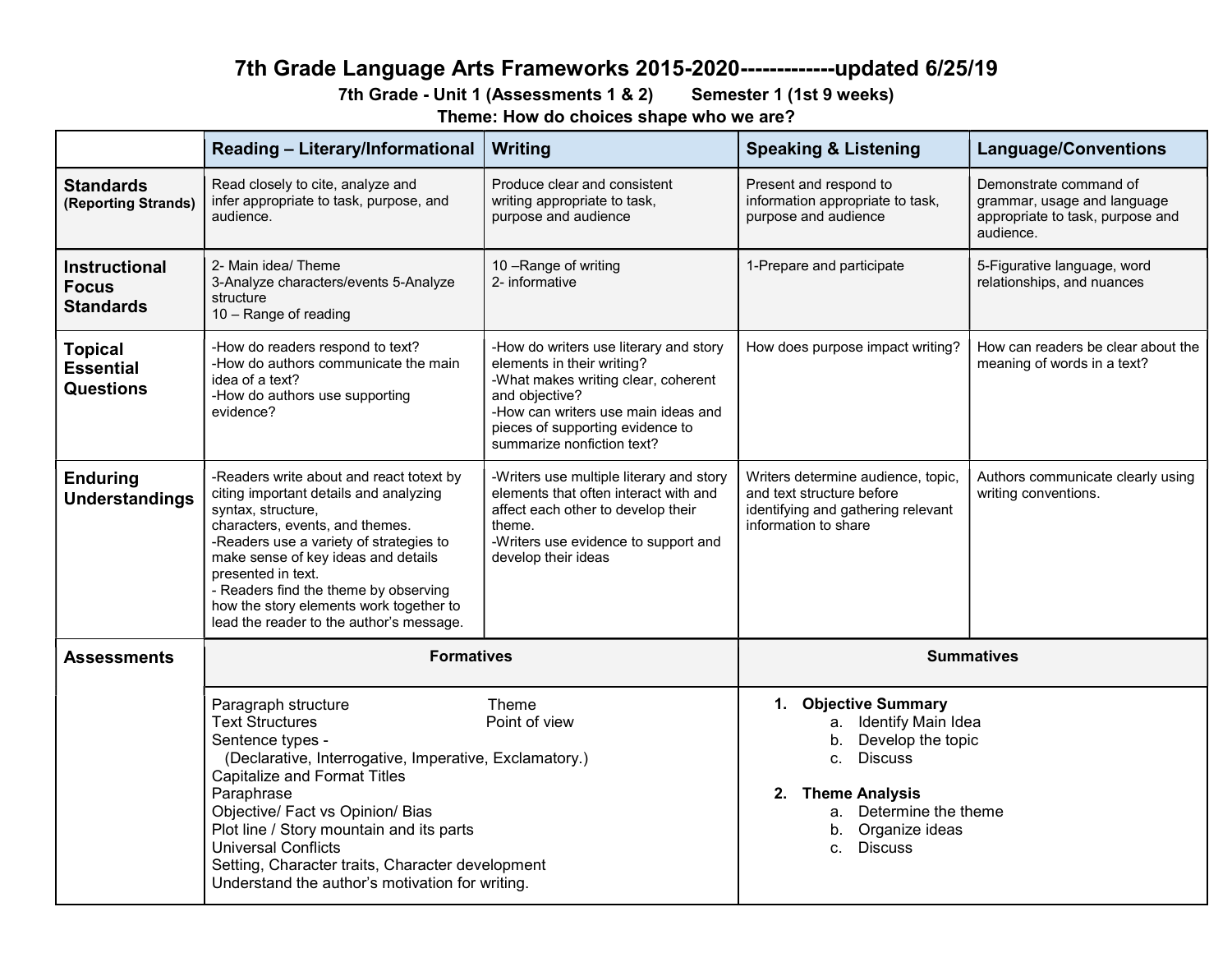| Learning<br><b>Targets</b>              | I can define central idea(nonfiction) and theme (fiction) [Knowledge]<br>can analyze plot (the events that happen) to determine a theme (the author's overall message). [Reasoning]<br>I can determine key events over the course of the text that contribute to the theme. [Reasoning]<br>I can determine how an author's use of details conveys (makes known) two or more central ideas in a text. [Reasoning]<br>I can analyze how central ideas are developed over the course of a text. [Reasoning]<br>I can define summary (a shortened version of the text that states its key points). [Knowledge]<br>I can compose an objective summary stating the key points of the text without adding my own opinions or feelings. [Product]<br>I can select a topic and identify and gather relevant information (e.g., facts, definitions, details, quotations, examples) to share<br>I can analyze the information, identify vocabulary specific to my topic, and organize information gathered using my chosen structure(s).<br>I can present my information in a formal style that includes an introduction that previews what is to follow, supporting details, transitions (to<br>clarify and create cohesion when I move from one idea to another), and provide a concluding statement section that supports the information<br>I can review and/or research the material(s) to be discussed and determine key points and/or central ideas. [Reasoning]<br>I can create questions and locate key textual evidence to contribute to a discussion on the given topic, text, or issue. [Product]<br>I can define the roles and rules necessary for collaborative discussion. [Knowledge]<br>I can come prepared with key points and textual evidence to contribute to a discussion. [Skill]<br>I can track the progress of a discussion and recognize when the discussion is getting off topic. [Skill]<br>I can make relevant observations and use my ideas and comments to bring the discussion back on topic. [Skill]<br>I can review the key ideas presented by others in a discussion and integrate them with my own when warranted (appropriate). [Skill] |                                                                                                                                                                                                                                                                                                                                                                                                         |                                  |
|-----------------------------------------|-------------------------------------------------------------------------------------------------------------------------------------------------------------------------------------------------------------------------------------------------------------------------------------------------------------------------------------------------------------------------------------------------------------------------------------------------------------------------------------------------------------------------------------------------------------------------------------------------------------------------------------------------------------------------------------------------------------------------------------------------------------------------------------------------------------------------------------------------------------------------------------------------------------------------------------------------------------------------------------------------------------------------------------------------------------------------------------------------------------------------------------------------------------------------------------------------------------------------------------------------------------------------------------------------------------------------------------------------------------------------------------------------------------------------------------------------------------------------------------------------------------------------------------------------------------------------------------------------------------------------------------------------------------------------------------------------------------------------------------------------------------------------------------------------------------------------------------------------------------------------------------------------------------------------------------------------------------------------------------------------------------------------------------------------------------------------------------------------------------------------------------------------------------------|---------------------------------------------------------------------------------------------------------------------------------------------------------------------------------------------------------------------------------------------------------------------------------------------------------------------------------------------------------------------------------------------------------|----------------------------------|
|                                         | Tier 2                                                                                                                                                                                                                                                                                                                                                                                                                                                                                                                                                                                                                                                                                                                                                                                                                                                                                                                                                                                                                                                                                                                                                                                                                                                                                                                                                                                                                                                                                                                                                                                                                                                                                                                                                                                                                                                                                                                                                                                                                                                                                                                                                            | Tier 3                                                                                                                                                                                                                                                                                                                                                                                                  |                                  |
| <b>Vocabulary</b><br><b>Suggestions</b> | Paraphrase<br>Objective<br>Subjective<br>Opinion<br><b>Bias</b>                                                                                                                                                                                                                                                                                                                                                                                                                                                                                                                                                                                                                                                                                                                                                                                                                                                                                                                                                                                                                                                                                                                                                                                                                                                                                                                                                                                                                                                                                                                                                                                                                                                                                                                                                                                                                                                                                                                                                                                                                                                                                                   | Conflict<br>Paragraph structure<br><b>Text Structures</b><br>Setting<br>Declarative<br>Interrogative<br>Imperative<br>Theme<br>Exclamatory<br>Summary                                                                                                                                                                                                                                                   | Point of View<br>Character trait |
| <b>Recommended</b><br><b>Text</b>       | <b>Study Sync 7th grade nonfiction choices:</b><br>About Cesar (unit 3)<br>Mother Jones (unit 3)<br>Apollo 13: Mission Highlights (unit 1)<br>New Directions (unit 1)<br>The Words We Live By (unit 2)<br>Reality TV and Society (unit 2)<br>Mother Jones: Fierce Fighter for Workers' Rights (unit 3)<br>1976 Democratic National Convention Keynote Address (unit 3)<br>The Teacher Who Changed My Life (unit 4)<br>California Invasive Plant Inventory (unit 4)<br>The Dangers of Social Media (unit 4)<br>Blasts of your choice<br><b>Study Sync Skill Lessons (7th grade)</b><br>Central or Main Idea - Barrio Boy<br>Central or Main Idea - Eulogy for Mahatma Gandhi<br>Society<br>Central or Main Idea - Invasive Plant Inventory<br>Spotlight: Central or Main Idea<br>Informational Text Structure - Invasive Plant Inventory                                                                                                                                                                                                                                                                                                                                                                                                                                                                                                                                                                                                                                                                                                                                                                                                                                                                                                                                                                                                                                                                                                                                                                                                                                                                                                                           | <b>Study Sync 7th grade fiction choices</b><br>The Outsiders (unit 4)<br>Rikki Tikki Tavi<br>The Miracle Worker<br>Amigo Brothers<br>Thank You, M'am<br>My Antonia<br>Freak the Mighty<br>Oranges (poem)<br><b>Thesis Statement</b><br>Author's Purpose and Author's Point of View - Reality TV and<br>Character - My Ántonia<br>Theme - "Rikki-Tikki-Tavi"<br>Story Elements - The Ransom of Red Chief |                                  |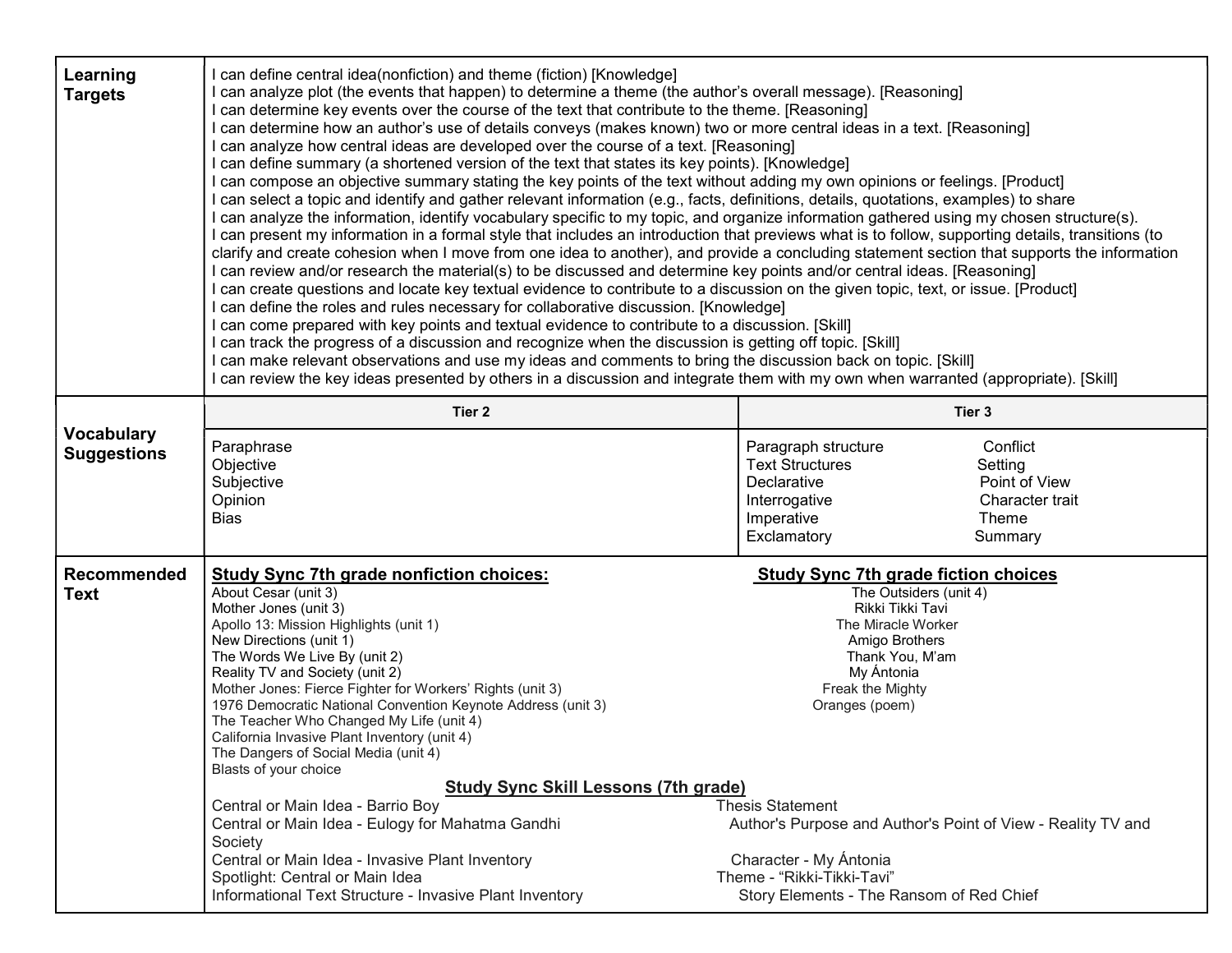# 7th Grade Language Arts Frameworks 2015-2020-------------updated 6/27/19

7th Grade - Unit 2 (Assessments 3 & 4) Semester 1 (2nd 9 weeks)

Theme: How do personal histories influence our choices?

|                                                          | Reading-<br>Literary/Informational                                                                                                                                                                                                                                       | Writing                                                                                                                                                                               | <b>Speaking &amp; Listening</b>                                                                                                                                                                                                                     | <b>Language/Conventions</b>                                                                                                                                  |
|----------------------------------------------------------|--------------------------------------------------------------------------------------------------------------------------------------------------------------------------------------------------------------------------------------------------------------------------|---------------------------------------------------------------------------------------------------------------------------------------------------------------------------------------|-----------------------------------------------------------------------------------------------------------------------------------------------------------------------------------------------------------------------------------------------------|--------------------------------------------------------------------------------------------------------------------------------------------------------------|
| <b>Standards</b><br>(Reporting Strands)                  | Read closely to cite, analyze and<br>infer appropriate to task, purpose,<br>and audience.                                                                                                                                                                                | Produce clear and consistent<br>writing appropriate to task,<br>purpose and audience.                                                                                                 | Present and respond to information<br>appropriate to task, purpose, and<br>audience.                                                                                                                                                                | Demonstrate command of<br>grammar, usage and language<br>appropriate to task, purpose<br>and audience.                                                       |
| <b>Instructional</b><br><b>Focus</b><br><b>Standards</b> | 2 – determine central ideas and<br>themes<br>3-Analyze characters/events<br>6-Analyze point of view<br>7-Analyze two different mediums                                                                                                                                   | 3-Narrative<br>2- Informative (analysis)                                                                                                                                              | 1-Prepare and participate                                                                                                                                                                                                                           | 3- Language & its conventions<br>5 - Figurative language, word<br>relationships, and nuances<br>6- general academic and domain<br>specific words and phrases |
| <b>Topical</b><br><b>Essential</b><br><b>Questions</b>   | -How do readers recognize writers'<br>bias and interpretation?<br>-How do readers identify with and<br>interpret written characters?<br>-What techniques do authors use to<br>make their characters seem real<br>and give them voices?                                   | -How do writers develop an<br>effective narrative?<br>- How do filmmakers or other artists<br>choose which passages of text to use<br>on the screen or in other media?                | -What are the different ways<br>people communicate their thoughts<br>and opinions?                                                                                                                                                                  | How does creative choice impact an<br>audience?                                                                                                              |
| <b>Enduring</b><br><b>Understandings</b>                 | Readers understand that writers'<br>points of view are developed<br>through experiences and<br>opinions that influence their<br>presentations.                                                                                                                           | -Writers develop narratives by<br>using a variety of techniques<br>to create a story line with<br>well-structured event<br>Sequences.<br>-Writers use evidence to support a<br>thesis | People prepare and use evidence<br>to strengthen their thoughts and<br>opinions                                                                                                                                                                     | Writers make creative choices in the<br>words and events to impact their<br>audience.                                                                        |
| <b>Assessments</b>                                       | <b>Formative</b>                                                                                                                                                                                                                                                         |                                                                                                                                                                                       | <b>Summative</b>                                                                                                                                                                                                                                    |                                                                                                                                                              |
|                                                          | Perspective<br>Point of View<br>Dialogue<br>Sensory details<br>Flashback<br>Gather evidence of a character's thoughts and feelings.<br>Compare/ Contrast<br>Description<br><b>Media Features</b><br>Analysis<br><b>Explicit and Implicit Evidence</b><br>Author's Intent |                                                                                                                                                                                       | 1. Changing Perspectives<br>a. Develop & contrast points of view of characters<br>Write narrative<br>b <sub>1</sub><br>Language & conventions<br>C.<br>2. Comparative Analysis<br>a. Compare/Contrast<br>b. Informative<br><b>Word Choice</b><br>C. |                                                                                                                                                              |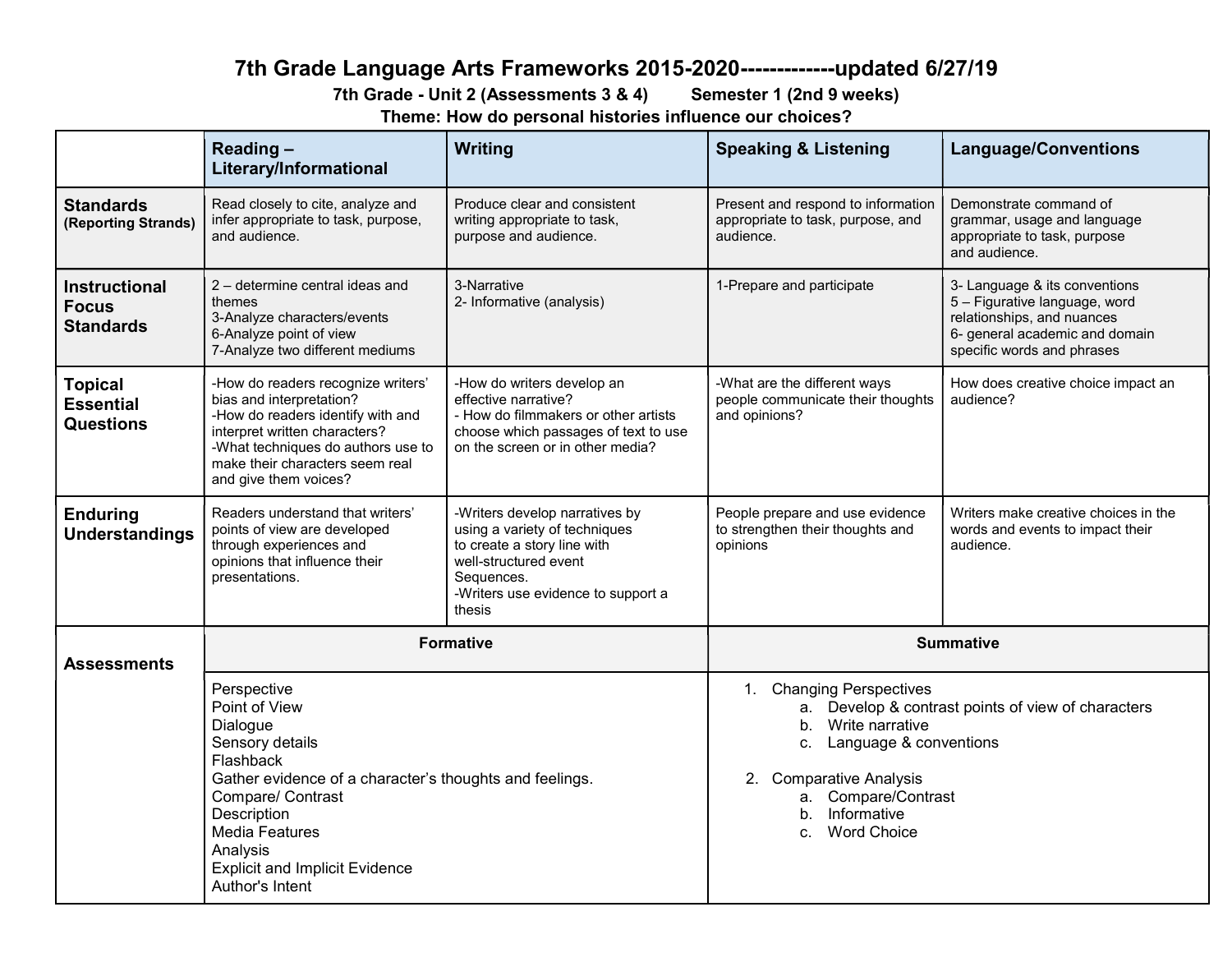| Learning<br><b>Targets</b>              | I can classify point of view [Knowledge]<br>can analyze how an author develops the points of view of characters/ narrators by revealing the thoughts, feelings, actions, and spoken words.<br>I can explain the mental images that occur while reading (what I see and hear).<br>I can compare/contrast (analyze the similarities) mental images I created while reading and the images presented in a media or staged version<br>of the same text. .<br>I can identify various techniques used in media or staged versions of a text.<br>I can analyze how various techniques used in media or staged versions of the text can add to or change the experience of the audience.<br>I can explain why authors choose different points of view in a text (first person gives the reader insight into his/her own thoughts, second person<br>draws the reader into the story by taking directly to them, and third person omniscient allows the reader to know all the thoughts of all<br>characters).<br>I can contrast the points of view of different characters of narrators in a text. [Reasoning]<br>I can engage the reader by introducing the narrator (first, second or third person point of view), characters, setting (set the scene), and the<br>event that starts the story in motion. (Skill)<br>I can use narrative techniques (dialogue, pacing, and description) to develop a storyline where one event logically leads to another. (Skill)<br>I can use descriptive words and phrases that appeal to the senses, capture the action, and help my reader understand the experiences and<br>events (create mind pictures). (Skill)<br>I can signal changes in time and place by using transition words, phrases, and clauses. (Skill)<br>I can write a logical conclusion that reflects on the experiences/events and provides a sense of closure (ties up all loose ends and leaves the<br>reader satisfied). (Product)<br>I can select a topic and identify and gather relevant information (e.g., facts, definitions, details, quotations, examples) to share<br>I can define common organizational/formatting structures and determine a structure(s) that will allow me to organize my information best.<br>l can analyze the information, identify vocabulary specific to my topic, and organize information gathered using my chosen structure(s).<br>can choose words, phrases, and clauses that express my ideas precisely and concisely. (Skill)<br>can recognize and eliminate areas of wordiness and/or redundancy to make language clear and concise for the reader/listener. (Skill) |                                                                                                                                                                                                                                                                                                 |  |
|-----------------------------------------|-------------------------------------------------------------------------------------------------------------------------------------------------------------------------------------------------------------------------------------------------------------------------------------------------------------------------------------------------------------------------------------------------------------------------------------------------------------------------------------------------------------------------------------------------------------------------------------------------------------------------------------------------------------------------------------------------------------------------------------------------------------------------------------------------------------------------------------------------------------------------------------------------------------------------------------------------------------------------------------------------------------------------------------------------------------------------------------------------------------------------------------------------------------------------------------------------------------------------------------------------------------------------------------------------------------------------------------------------------------------------------------------------------------------------------------------------------------------------------------------------------------------------------------------------------------------------------------------------------------------------------------------------------------------------------------------------------------------------------------------------------------------------------------------------------------------------------------------------------------------------------------------------------------------------------------------------------------------------------------------------------------------------------------------------------------------------------------------------------------------------------------------------------------------------------------------------------------------------------------------------------------------------------------------------------------------------------------------------------------------------------------------------------------------------------------------------------------------------------------------------------------------------------------------------------------------------------------------------------------------|-------------------------------------------------------------------------------------------------------------------------------------------------------------------------------------------------------------------------------------------------------------------------------------------------|--|
|                                         | Tier <sub>2</sub><br>Tier <sub>3</sub>                                                                                                                                                                                                                                                                                                                                                                                                                                                                                                                                                                                                                                                                                                                                                                                                                                                                                                                                                                                                                                                                                                                                                                                                                                                                                                                                                                                                                                                                                                                                                                                                                                                                                                                                                                                                                                                                                                                                                                                                                                                                                                                                                                                                                                                                                                                                                                                                                                                                                                                                                                            |                                                                                                                                                                                                                                                                                                 |  |
| <b>Vocabulary</b><br><b>Suggestions</b> | Compose<br>Analyze<br>Construct<br>Demonstrate<br>Determine<br>Support<br>Reflect<br>Strengthen<br>Visualize<br>Interpret<br>Infer<br>Convey                                                                                                                                                                                                                                                                                                                                                                                                                                                                                                                                                                                                                                                                                                                                                                                                                                                                                                                                                                                                                                                                                                                                                                                                                                                                                                                                                                                                                                                                                                                                                                                                                                                                                                                                                                                                                                                                                                                                                                                                                                                                                                                                                                                                                                                                                                                                                                                                                                                                      | Interpretation<br>Storyline / plot line<br>Sequence<br>Figurative Language<br><b>Story Elements</b><br>Narrative<br>Compare / Contrast<br>Edit<br>Revise                                                                                                                                        |  |
| <b>Recommended</b>                      | <b>Study Sync Stories (unit 2)</b><br><b>Mildred Taylor novelettes -</b>                                                                                                                                                                                                                                                                                                                                                                                                                                                                                                                                                                                                                                                                                                                                                                                                                                                                                                                                                                                                                                                                                                                                                                                                                                                                                                                                                                                                                                                                                                                                                                                                                                                                                                                                                                                                                                                                                                                                                                                                                                                                                                                                                                                                                                                                                                                                                                                                                                                                                                                                          |                                                                                                                                                                                                                                                                                                 |  |
| Text                                    | The Lottery<br><b>Hunger Games</b><br>Gladiator<br>The Giver<br>The Wise Old Woman<br>Nothing to Envy<br>Feed<br>I, Too, Sing America (poem)<br>The Hobbit (unit 1)<br>A Wrinkle in Time (6th grade text)<br>The Jungle Book (novel study- unit 1)<br>Rikki Tikki Tavi (unit 1)                                                                                                                                                                                                                                                                                                                                                                                                                                                                                                                                                                                                                                                                                                                                                                                                                                                                                                                                                                                                                                                                                                                                                                                                                                                                                                                                                                                                                                                                                                                                                                                                                                                                                                                                                                                                                                                                                                                                                                                                                                                                                                                                                                                                                                                                                                                                   | The Well, The Bridge, Song of the Trees<br><b>StudySync Skill Lessons (7th grade)</b><br>Point of View - The Giver<br>Narrative Techniques and Sequencing<br><b>Descriptive Details</b><br>Extended Writing Project (unit 2)<br><b>Study Sync-</b> Grammar and Speaking and Listening Handbooks |  |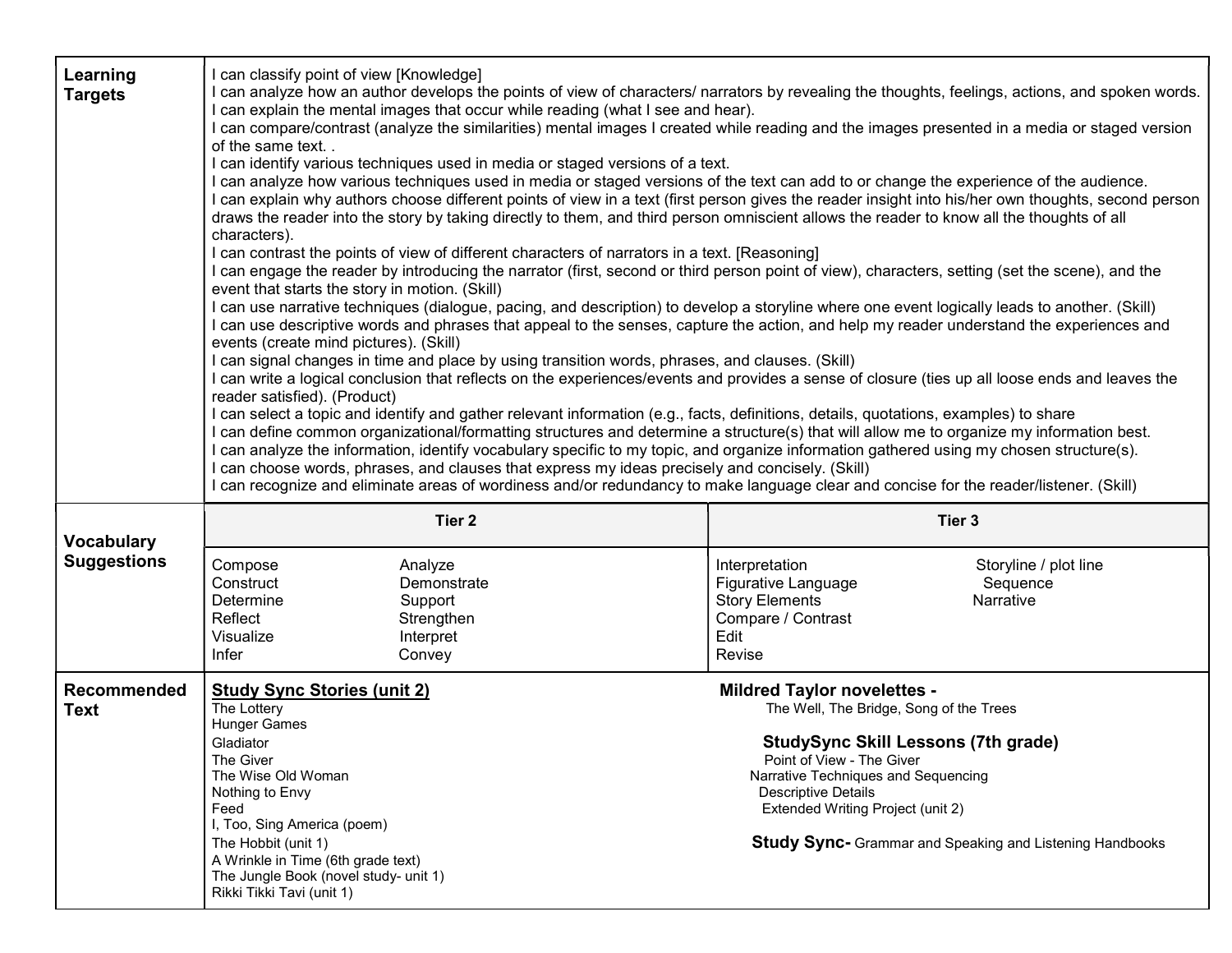# 7th Grade Language Arts Frameworks 2015-2020-------------updated 6/27/19

7th Grade - Unit 3 (Assessments 5 & 6) Semester 2 (1st 9 weeks)

Theme: What forces influence our choices?

|                                                          | Reading-<br>Literary/Informational                                                                                                                                                                                  | Writing                                                                                                                                                                                                                                        | <b>Speaking &amp; Listening</b>                                                                                                                                                                                                       | <b>Language/Conventions</b>                                                                         |  |
|----------------------------------------------------------|---------------------------------------------------------------------------------------------------------------------------------------------------------------------------------------------------------------------|------------------------------------------------------------------------------------------------------------------------------------------------------------------------------------------------------------------------------------------------|---------------------------------------------------------------------------------------------------------------------------------------------------------------------------------------------------------------------------------------|-----------------------------------------------------------------------------------------------------|--|
| <b>Standards</b><br>(Reporting Strands)                  | Read closely to cite, analyze<br>and infer appropriate to task,<br>purpose and audience                                                                                                                             | Produce clear and consistent writing<br>appropriate to task, purpose and<br>audience.                                                                                                                                                          | Present and respond to information<br>appropriate to task, purpose and<br>audience.                                                                                                                                                   | Demonstrate command of grammar, usage<br>and language appropriate to task, purpose<br>and audience. |  |
| <b>Instructional</b><br><b>Focus</b><br><b>Standards</b> | 8-Delineate/evaluate argument<br>and claims<br>9-Analyze source material<br>1- Cite evidence                                                                                                                        | 1b-Argument (claim)<br>7-Short/sustained research<br>8-Gather sources<br>9-Draw evidence to support<br>2- informational                                                                                                                        | 4-Presentation of information                                                                                                                                                                                                         | 1 - Conventions<br>6 - academic vocabulary                                                          |  |
| <b>Topical</b><br><b>Essential</b><br><b>Questions</b>   | -How do writers identify and<br>choose reliable and relevant<br>evidence?<br>-How do authors use rhetorical<br>devices to strengthen their<br>arguments?                                                            | -How do writers appropriately credit<br>their sources?<br>-How do authors state a clear and<br>relevant claim?<br>-How do authors engage their<br>audience in an argumentative issue?<br>-How do authors preview the rest of<br>their writing? | What makes a presentation<br>influential?                                                                                                                                                                                             | What considerations do writers need to<br>make when presenting information<br>formally?             |  |
| <b>Enduring</b><br><b>Understandings</b>                 | -Authors focus their<br>arguments around a central<br>question, analyzing and<br>evaluating multiple sources<br>using evidence, citations, and<br>appeals.                                                          | -Writers identify other writers' words<br>and ideas using citations within text,<br>and cite sources.<br>-Writers clearly and concisely state a<br>claim                                                                                       | Speakers utilize multimedia and<br>other resources to present<br>information in a logical sequence<br>using appropriate eye contact,<br>adequate volume, and clear<br>pronunciation.                                                  | Writers use precision of language, facts,<br>details and examples to influence their<br>audience.   |  |
| <b>Assessments</b>                                       |                                                                                                                                                                                                                     | <b>Formative</b>                                                                                                                                                                                                                               |                                                                                                                                                                                                                                       | <b>Summative</b>                                                                                    |  |
|                                                          | Identify Author's Viewpoint and Provide Evidence<br>Identify Claim and Counterclaim in Text<br>Develop Claim and Counterclaim from Textual Evidence<br>Determine credibility of the text<br>Explain using reasoning |                                                                                                                                                                                                                                                | 1. Deconstruct an argument<br>Cite evidence<br>a.<br>Develop topic<br>$b_{1}$<br>c. conventions<br>2. Generate a claim<br>a. Analyze how authors shape arguments<br>Introduce a claim<br>$b_{-}$<br>Present claims and findings<br>C. |                                                                                                     |  |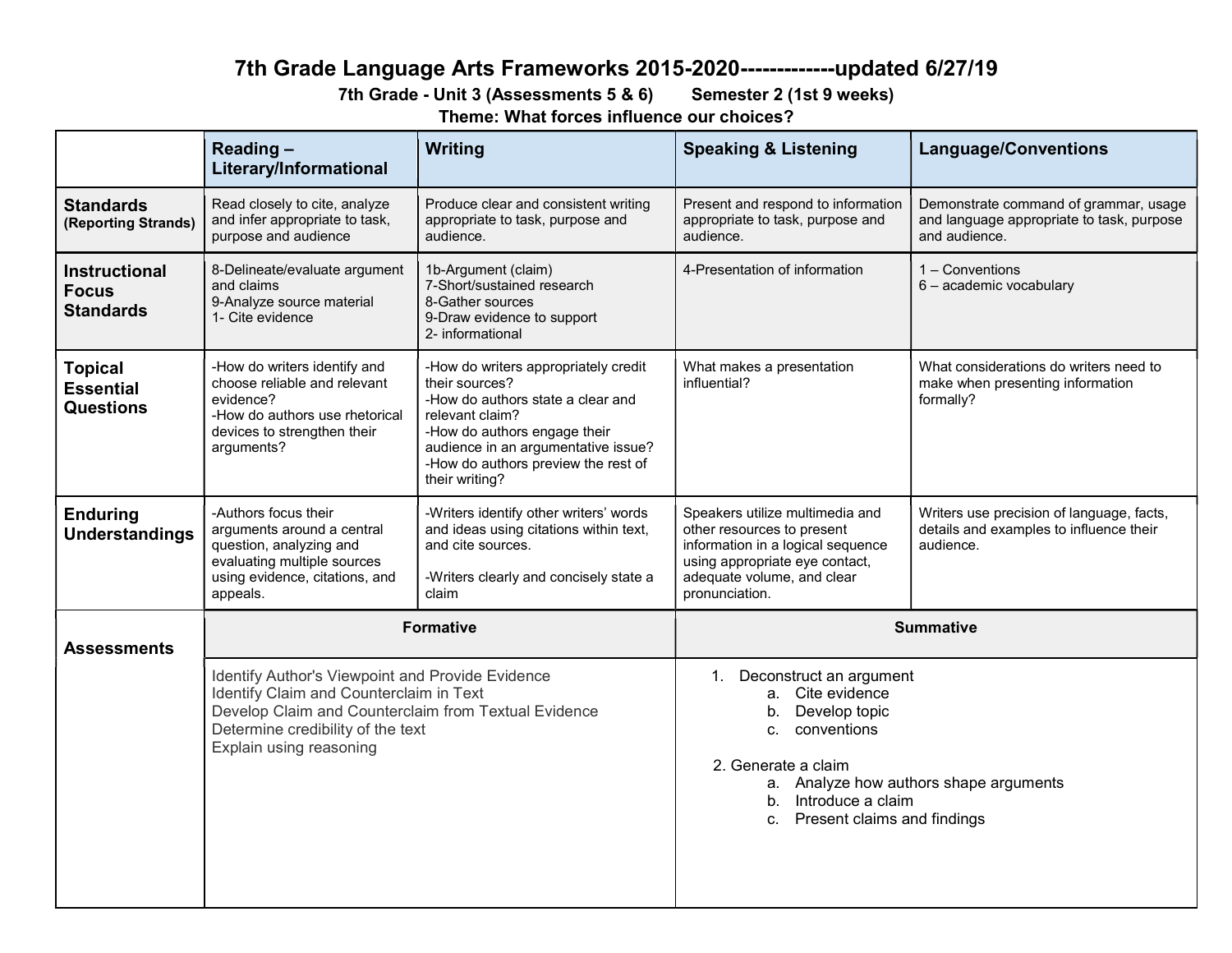| Learning<br><b>Targets</b>              | I can define textual evidence ("word for word" support). [Knowledge]<br>I can define inference and explain how a reader uses textual evidence to reach a logical conclusion. [Reasoning]<br>I can read closely and find answers explicitly in text (right there answers) and answers that require an inference. [Skill]<br>I can analyze an author's words and determine multiple pieces of textual evidence needed to support both explicit and inferential questions.<br>I can recognize that authors present information differently based on their point of view. [Knowledge]<br>I can analyze how authors interpret and emphasize different evidence when writing about the same topic. [Reasoning]<br>I can describe how one author's interpretation of a topic can be different from another author's depending on the facts he/she chooses to<br>emphasize. [Reasoning]<br>I can select a topic and identify and gather relevant information (e.g., facts, definitions, details, quotations, examples) to share with my<br>audience.<br>I can analyze the information, identify vocabulary specific to my topic, and organize information gathered using my chosen structure(s).<br>I can present my information in a formal style that includes an introduction that previews what is to follow, supporting details, transitions (to<br>clarify and create cohesion when I move from one idea to another), and provide a concluding statement section that supports the information<br>presented.<br>I can use search terms effectively to gather information needed to support my research. [Skill]<br>I can choose a side of the argument and identify reasons that support my choice. [Reasoning]<br>I can determine the credibility of a source (who wrote it, when it was written, and why it was written) and the accuracy of the details presented<br>in the source. [Reasoning]<br>I can use phrases and clauses to enhance my writing and/or speaking. [Skill]<br>I can choose different sentence structures to signal differing relationships among ideas. [Skill]<br>l can determine when to capitalize words (e.g., proper nouns, "I", first word in a sentence). [Knowledge]<br>I can identify misspelled words and use resources to assist me in spelling correctly. [Knowledge]<br>I can determine salient (important/key) points and emphasize them when presenting my claims and/or findings. [Skill]<br>I can support my claims and/or findings with pertinent descriptions, facts, details, and examples that support the main idea or theme. [Skill] |                                                                                                                                                                                                                                                                |                                       |
|-----------------------------------------|-----------------------------------------------------------------------------------------------------------------------------------------------------------------------------------------------------------------------------------------------------------------------------------------------------------------------------------------------------------------------------------------------------------------------------------------------------------------------------------------------------------------------------------------------------------------------------------------------------------------------------------------------------------------------------------------------------------------------------------------------------------------------------------------------------------------------------------------------------------------------------------------------------------------------------------------------------------------------------------------------------------------------------------------------------------------------------------------------------------------------------------------------------------------------------------------------------------------------------------------------------------------------------------------------------------------------------------------------------------------------------------------------------------------------------------------------------------------------------------------------------------------------------------------------------------------------------------------------------------------------------------------------------------------------------------------------------------------------------------------------------------------------------------------------------------------------------------------------------------------------------------------------------------------------------------------------------------------------------------------------------------------------------------------------------------------------------------------------------------------------------------------------------------------------------------------------------------------------------------------------------------------------------------------------------------------------------------------------------------------------------------------------------------------------------------------------------------------------------------------------------------------------------------------------------------------------------------|----------------------------------------------------------------------------------------------------------------------------------------------------------------------------------------------------------------------------------------------------------------|---------------------------------------|
|                                         | Tier <sub>2</sub><br>Tier 3                                                                                                                                                                                                                                                                                                                                                                                                                                                                                                                                                                                                                                                                                                                                                                                                                                                                                                                                                                                                                                                                                                                                                                                                                                                                                                                                                                                                                                                                                                                                                                                                                                                                                                                                                                                                                                                                                                                                                                                                                                                                                                                                                                                                                                                                                                                                                                                                                                                                                                                                                       |                                                                                                                                                                                                                                                                |                                       |
| <b>Vocabulary</b><br><b>Suggestions</b> | Evaluate<br>Analyze<br>Inference<br>Reasoning                                                                                                                                                                                                                                                                                                                                                                                                                                                                                                                                                                                                                                                                                                                                                                                                                                                                                                                                                                                                                                                                                                                                                                                                                                                                                                                                                                                                                                                                                                                                                                                                                                                                                                                                                                                                                                                                                                                                                                                                                                                                                                                                                                                                                                                                                                                                                                                                                                                                                                                                     | Sequence<br>Excerpt<br>Source<br>Validity                                                                                                                                                                                                                      | Connotation<br>Denotation<br>Position |
| <b>Recommended</b><br><b>Text</b>       | <b>StudySync Texts</b><br><b>Reality TV and Society</b><br>The Dangers of Social Media                                                                                                                                                                                                                                                                                                                                                                                                                                                                                                                                                                                                                                                                                                                                                                                                                                                                                                                                                                                                                                                                                                                                                                                                                                                                                                                                                                                                                                                                                                                                                                                                                                                                                                                                                                                                                                                                                                                                                                                                                                                                                                                                                                                                                                                                                                                                                                                                                                                                                            | <b>StudySync Skill Lessons (Grade 7)</b><br>Arguments and Claims - Reality TV and Society<br>Arguments and Claims - The Dangers of Social Media<br>Spotlight: Arguments and Claims<br><b>Thesis Statement</b><br><b>NewsELA-</b> search for any argument piece |                                       |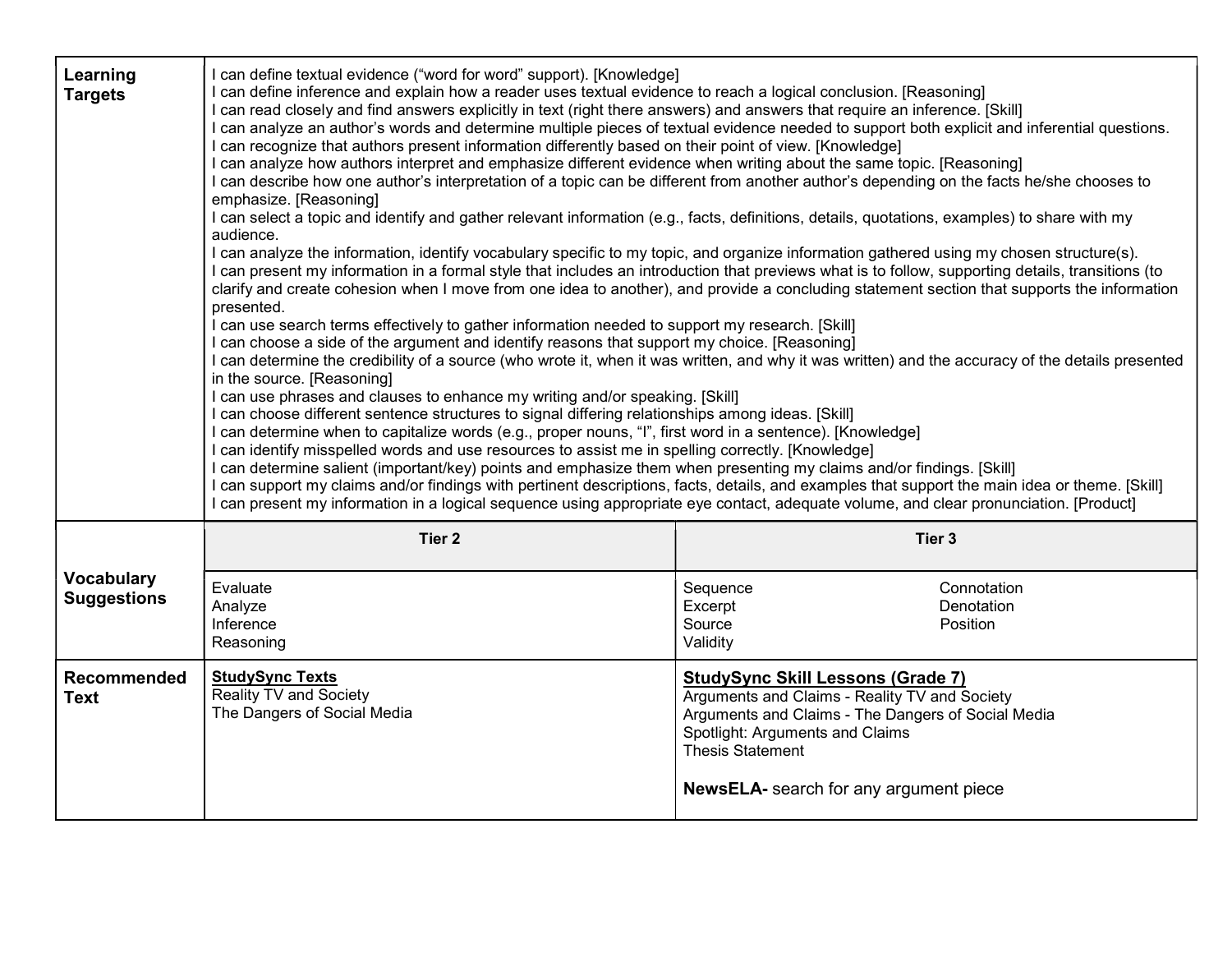# 7th Grade Language Arts Frameworks 2015-2020-------------updated 6/27/19

7th Grade - Unit 4 (Assessments 7 & 8) Semester 2 (2nd 9 weeks)

Theme: What do we learn from the choices we make?

|                                                          | Reading-<br>Literary/Informational                                                                                                                                                                                                                                                                       | Writing                                                                                                                                                                                                                                                | <b>Speaking &amp; Listening</b>                                                                                                                                                                                                                                                                                                               | <b>Language/Conventions</b>                                                                                                                                                         |
|----------------------------------------------------------|----------------------------------------------------------------------------------------------------------------------------------------------------------------------------------------------------------------------------------------------------------------------------------------------------------|--------------------------------------------------------------------------------------------------------------------------------------------------------------------------------------------------------------------------------------------------------|-----------------------------------------------------------------------------------------------------------------------------------------------------------------------------------------------------------------------------------------------------------------------------------------------------------------------------------------------|-------------------------------------------------------------------------------------------------------------------------------------------------------------------------------------|
| <b>Standards</b><br>(Reporting Strands)                  | Read closely to cite, analyze and infer<br>appropriate to task, purpose and<br>audience.                                                                                                                                                                                                                 | Produce clear and consistent<br>writing appropriate to task,<br>purpose and audience.                                                                                                                                                                  | Present and respond to information appropriate<br>to task, purpose and audience.                                                                                                                                                                                                                                                              | Demonstrate command of<br>grammar, usage and language<br>appropriate to task, purpose and<br>audience.                                                                              |
| <b>Instructional</b><br><b>Focus</b><br><b>Standards</b> | 1-Cite textual evidence/draw<br>inferences<br>5-Analyze structure<br>9 - Analyze source material                                                                                                                                                                                                         | 1- Argument<br>2-Informative/Explanatory<br>7 - Short Research<br>8 - Gather sources                                                                                                                                                                   | 4 - Present information                                                                                                                                                                                                                                                                                                                       | 1. 2-Conventions<br>3- Language & conventions                                                                                                                                       |
| <b>Topical</b><br><b>Essential</b><br><b>Questions</b>   | - How do readers recognize and<br>choose relevant evidence to<br>support their own thinking and<br>gain understanding?<br>-How do documentary film and<br>television journalists present<br>argument?<br>-How are statistics used to support<br>arguments?<br>-What makes a presentation<br>influential? | -How do good writers<br>organize<br>and present their information?<br>-How do writers identify and<br>choose reliable and relevant<br>evidence?<br>-How do writers credit their<br>sources?<br>-How do writers recognize<br>and rebut counterargument? | -How do speakers impact their<br>Audience?<br>-What considerations do writers need to make<br>when presenting information formally?<br>-What makes a presentation influential?<br>-How does a speaker cite sources in a spoken<br>presentation?                                                                                               | How do good writers create<br>research questions and find<br>their answers?                                                                                                         |
| <b>Enduring</b><br><b>Understandings</b>                 | -Readers read and reread text to<br>determine and identify authors'<br>claims and supporting evidence<br>and evaluate their validity.<br>-Researchers focus their work around<br>a central question, analyzing and<br>evaluating multiple sources.                                                       | -Writers use a variety of<br>structures to organize<br>information.<br>-Writers identify other writers'<br>words and ideas using<br>citations within the text, and<br>cite sources while writing and<br>speaking.                                      | -Speakers use precise language, facts, details,<br>and examples to influence.<br>-Speakers use multimedia and other resources<br>to present information in a logical sequence<br>using appropriate eye contact, adequate<br>volume, and clear pronunciation.<br>-Sources are cited in both written and spoken<br>presentations and arguments. | -Writers use keywords and<br>inquiry to locate valid evidence<br>to find answers.<br>-Writers use precise language,<br>facts, details, and examples to<br>influence their audiences |
| <b>Assessments</b>                                       | <b>Formative</b>                                                                                                                                                                                                                                                                                         |                                                                                                                                                                                                                                                        | <b>Summative</b>                                                                                                                                                                                                                                                                                                                              |                                                                                                                                                                                     |
|                                                          | author's bias<br>Annotate<br>Validity<br>Cite<br><b>Statistics</b><br>Counterclaim<br><b>Rebuttal/Refutation</b><br>Direct quotations                                                                                                                                                                    |                                                                                                                                                                                                                                                        | 1. Incontestable argument<br>a. Cite evidence<br>argument--quote/paraphrase data<br>b.<br>c. Language & conventions<br>2. Symposium<br>a. Present claims and findings<br>Include multimedia<br>b.                                                                                                                                             |                                                                                                                                                                                     |